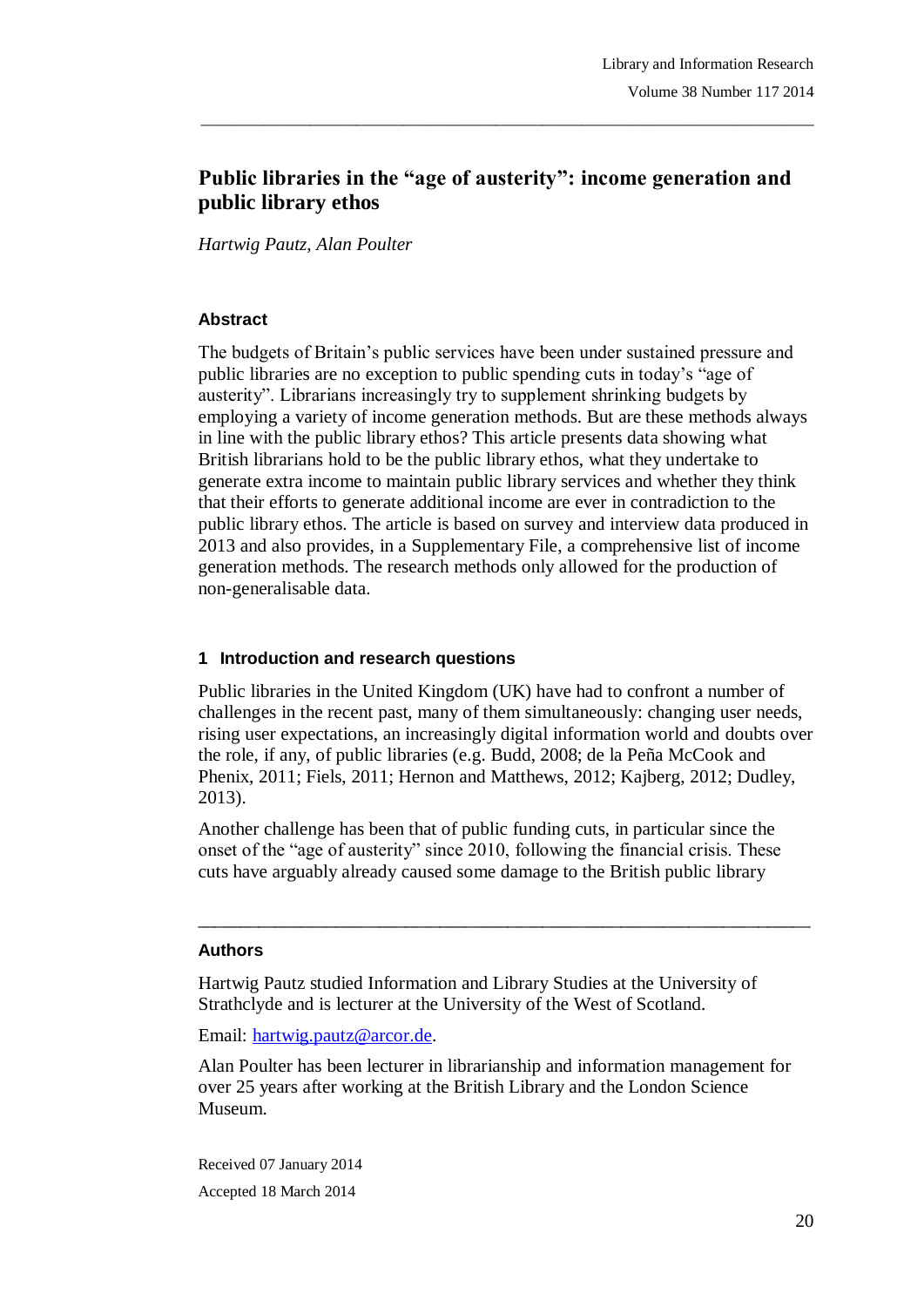system where libraries have been closing at a rate of two per week since 2010 and 4000 full-time staff have lost their employment (Ellis, 2013; also Davies, 2013). An end to cuts in public spending is not in sight. However, some library managers have tried to find solutions to the funding crisis by implementing ways to generate additional income.

\_\_\_\_\_\_\_\_\_\_\_\_\_\_\_\_\_\_\_\_\_\_\_\_\_\_\_\_\_\_\_\_\_\_\_\_\_\_\_\_\_\_\_\_\_\_\_\_\_\_\_\_\_\_\_\_\_\_\_\_\_\_\_\_\_\_\_\_\_\_\_\_\_\_\_\_\_\_\_

This article presents results from research that scopes what public librarians in the UK do to generate additional income for their institution. It is based on Pautz's Masters dissertation in Information and Library Studies from the University of Strathclyde Masters (Pautz, 2013). The dissertation compares data from the US, the UK and Germany and can be obtained from the author.

The present study cannot be complete without addressing the ethical dimension of income generation in relation to the public library ethos. After all, public libraries subscribe to certain principles and the library profession has, over the decades, developed an ethos that might be compromised by income generation.

The following questions guided the research:

- What do librarians in the UK hold to be the public library ethos?
- What types of income generation activities are pursued by public libraries and which income generation activities are considered to be working best by librarians?
- What do librarians think about the compatibility of income generation methods with their ethos?
- What advice can be given with regard to income generation?

The research has three core objectives resulting from these questions: First, as a scoping study, it outlines what public libraries in the UK do in order to generate income. This results in a list of income generation methods to inform public librarians about what can be done to increase the financial foundations of their organisation (shown in the Supplementary File, Appendix 1). Second, the study shows what British librarians consider to be the ethical issues around income generation. Third, the analysis should help librarians to critically evaluate income generation methods in the light of their own organisation"s needs and ethos.

The structure of the article is simple. A section on the methodology applied is followed by the presentation and discussion of data. A literature review and a discussion of what constitutes the public library ethos, according to the literature and professional codices by CILIP or IFLA, could not be included, given the brevity of the article and the richness of primary data discussed (for a discussion of this theme see Pautz (in press)). The comprehensive list of income generation methods is shown in the Supplementary File, together with the survey and interview questions used to generate the data.

# **2 Methodology**

Primary data generated through two methods forms the foundation of this analysis: surveys and interviews. First, data was produced through an e-survey sent to public librarians to find out what kind of income generating activities are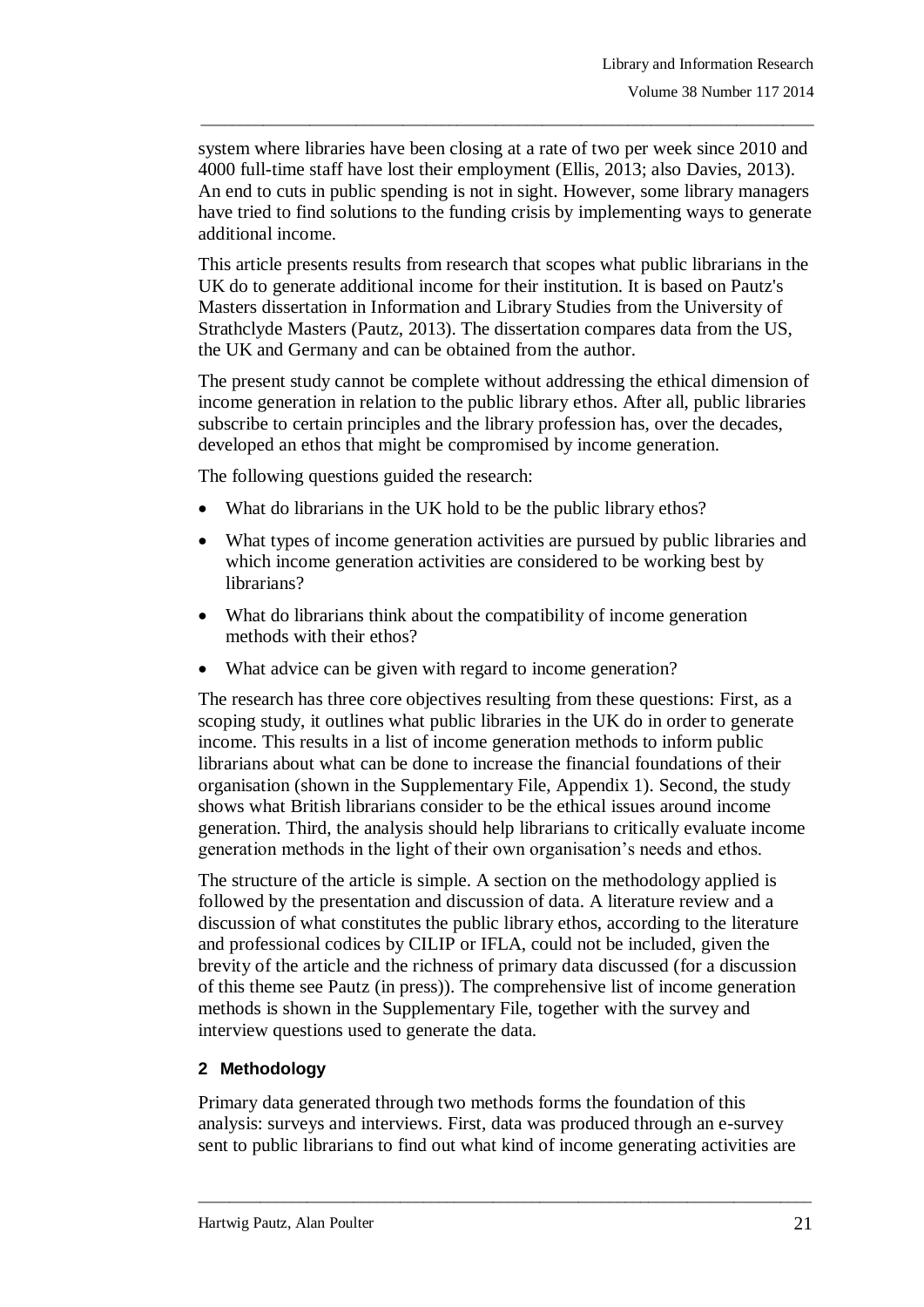being pursued in the UK and whether librarians think that they are compatible with public library ethos. The survey was undertaken using Qualtrics software. The questionnaire was disseminated to public librarians via various channels. These included existing e-mailing lists, such as [lis-profession@jiscmail.ac.uk](mailto:lis-profession@jiscmail.ac.uk) and [thelibrarycampaign@gmail.com.](mailto:thelibrarycampaign@gmail.com) A short note on the research was published in the CILIP Update magazine. Posts about the research were featured on various websites [\(http://bestofpublib.wordpress.com](http://bestofpublib.wordpress.com/) and [http://www.publiclibrariesnews.com/\)](http://www.publiclibrariesnews.com/) and via individual mailings using e-mail obtained from Data.Gov.UK (Data.Gov.UK, 2012). Where incomplete or out of date, additional e-mail addresses were obtained from local authority"s web pages.

\_\_\_\_\_\_\_\_\_\_\_\_\_\_\_\_\_\_\_\_\_\_\_\_\_\_\_\_\_\_\_\_\_\_\_\_\_\_\_\_\_\_\_\_\_\_\_\_\_\_\_\_\_\_\_\_\_\_\_\_\_\_\_\_\_\_\_\_\_\_\_\_\_\_\_\_\_\_\_

All recipients of the e-survey were asked to circulate the survey within their organisation and to forward it to other public librarians of whatever role or level within a public library in Britain. The aim was to capture the views and experience of everybody working within a public library context. The demographic data of survey respondents show that the attempt to involve library staff from other levels than management had only limited success. Most respondents were library managers (37%), fewer classified themselves as library assistants (22.8%) (Figure 1).



### **Figure 1: Position in library of UK respondents.**

192 surveys were completed by respondents. While this may appear low in relation to the number of libraries and librarians in Britain, in many cases only one member within the senior management of a library authority took the survey. Furthermore, some libraries contacted the researcher to say that they would not participate in the research. Because the size of the population that was asked to take the survey is not known due to the distribution method it is not possible to calculate the response rate so that no claims to representativeness are made. The survey questionnaire can be found in Supplementary File, Appendix 2.

The second strand of data generation used semi-structured interviews with public librarians. The interview protocol presented in Appendix 2 ensured that a set of core questions was put to all interviewees while the nature of the semi-structured interviews allowed respondents "considerable liberty in expressing their definition of a situation that is presented to them" (Frankfort-Nachmias and Nachmias,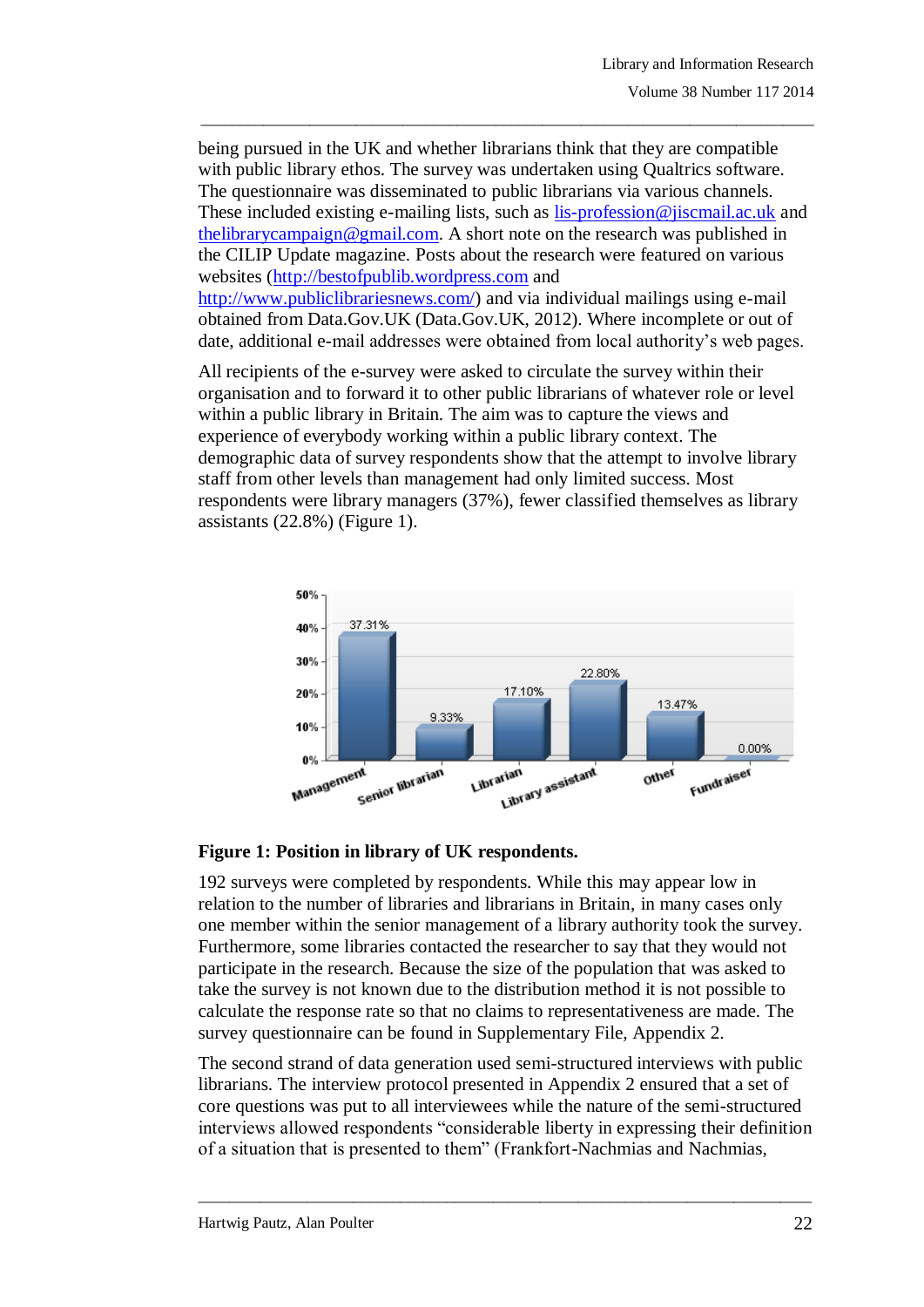2007, 225) and permitted the development of an understanding in depth rather than in breadth. Interviewees were guaranteed anonymity; interviews, between 45 and 90 minutes long, were recorded for analytical purposes only. Interviewees also had the opportunity to complete the survey questionnaire. For pragmatic reasons – i.e. limits to financial and time resources – only librarians at Scottish public libraries were interviewed. Of the six library authorities chosen, two served an urban, two a rural and two a mixed population. Five of the interviewees were library directors and a further five were in senior management positions; two of the latter were not qualified librarians.

\_\_\_\_\_\_\_\_\_\_\_\_\_\_\_\_\_\_\_\_\_\_\_\_\_\_\_\_\_\_\_\_\_\_\_\_\_\_\_\_\_\_\_\_\_\_\_\_\_\_\_\_\_\_\_\_\_\_\_\_\_\_\_\_\_\_\_\_\_\_\_\_\_\_\_\_\_\_\_

Interviews and e-surveys have caveats in this instance, as they use a nonprobabilistic convenience sample, enlarged via snowball sampling relying on referrals from initial respondents to additional respondents, to generate data. Therefore, this research does not seek to make generalisable statements or develop a representative sample from the survey population. However, the data will be used to illustrate the thinking among British librarians on the issues of revenue generation and their implications for professional ethics.

### **3 Discussion of the data**

With the research background, the research questions and the methodology outlined, this section presents and discusses the data obtained through survey and interviews.

### **3.1 What is a public library and what should it do? The public library ethos**

Respondents were asked to indicate whether they agree or disagree, on a fivepoint scale, with a number of statements pertaining to the public library, its tasks and its underlying ethos. The answers reveal a fairly homogeneous understanding among those who took the survey, as Table 1 and Figure 2 show.

The results show that the social functions of the library as a meeting place or hub for the local community (97% agree/strongly agree), as a safe place for disadvantaged people (95% agree/strongly agree) and the promotion of social inclusion (98% agree/strongly agree) were particularly important for respondents. Also the educative and emancipative functions of the public library – with regards to information literacy and self-directed learning – were propositions which were supported by over 80% of survey respondents. Only two statements attracted any noticeable disagreements. A comparatively low 68% of respondents agreed/strongly agreed with the notion that the public library "supports the local business community", whilst 3.6% disagreed. Regarding the role of the library as a promoter of "knowledgeable citizens", 84% agreed or strongly agreed and 2% disagreed.

In the interviews further characteristics of the public library ethos were emphasised. Central to the mission of the public library was the delivery of "high quality services" to the public. These services should give "people the best access to information, books, knowledge, as apolitically as possible" (Interview UK 1, 2013). Not dissimilar to other public services, public libraries were described as a service from "from womb to tomb" (Interview UK 2, 2013) available for "all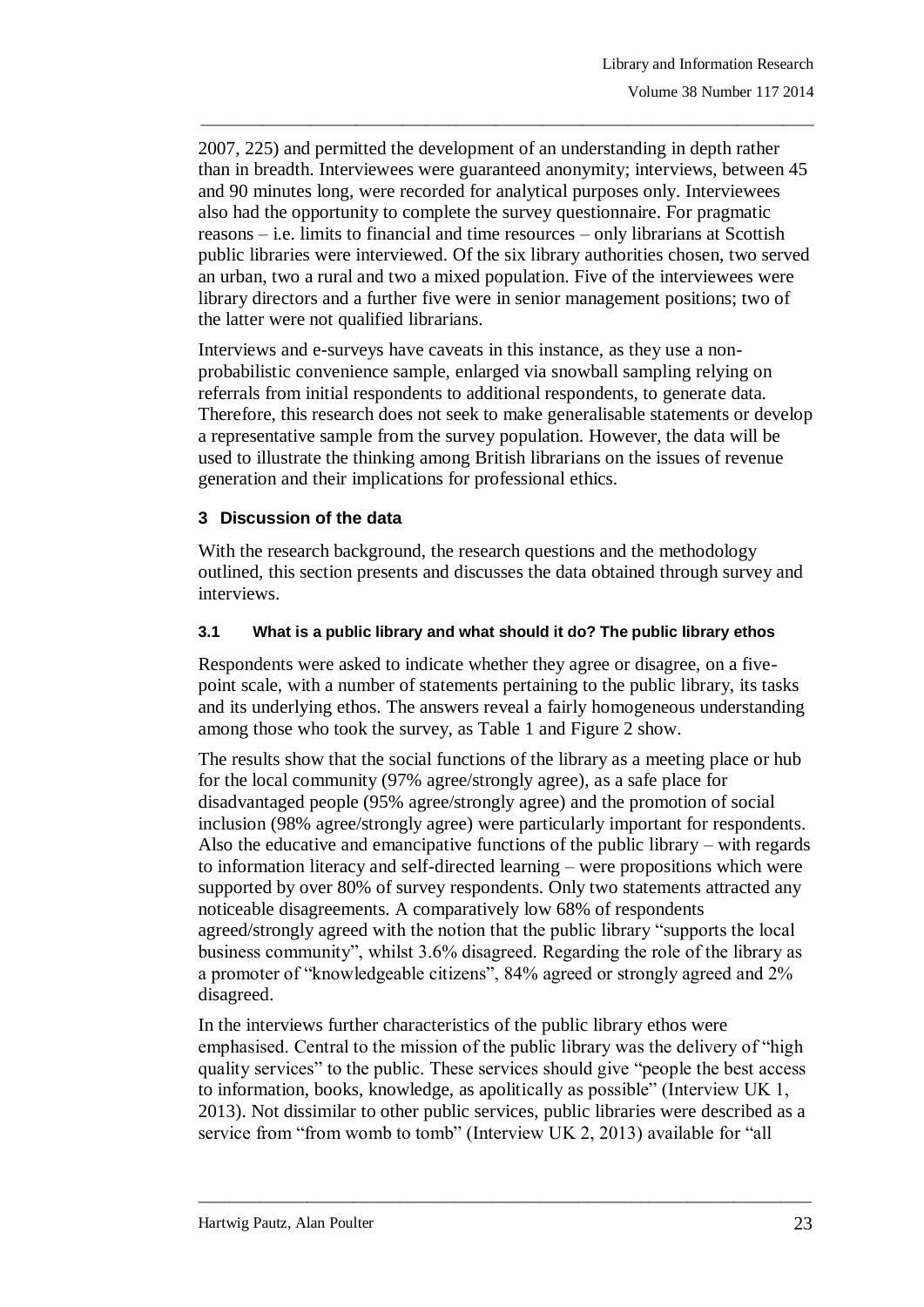| <b>Statement</b>                                                                | <b>Strongly</b><br>agree | Agree  | <b>Neither</b><br>agree<br>nor<br>disagree | <b>Disagree</b> | <b>Strongly</b><br>disagree |
|---------------------------------------------------------------------------------|--------------------------|--------|--------------------------------------------|-----------------|-----------------------------|
| It is an educator of the<br>local community.                                    | 60.85%                   | 34.92% | 2.12%                                      | 1.59%           | 0.53%                       |
| It is a hub for the local<br>community.                                         | 79.69%                   | 18.23% | 1.56%                                      | 0.52%           | 0.00%                       |
| It is a safe place for<br>vulnerable and<br>disadvantaged people.               | 70.16%                   | 25.13% | 3.66%                                      | 0.52%           | 0.52%                       |
| It promotes<br>knowledgeable citizens.                                          | 57.98%                   | 26.60% | 12.77%                                     | 2.13%           | 0.53%                       |
| It promotes social<br>inclusion.                                                | 69.63%                   | 29.32% | 0.52%                                      | 0.52%           | 0.00%                       |
| It promotes equality.                                                           | 66.49%                   | 28.27% | 5.24%                                      | 0.00%           | 0.00%                       |
| It supports the local<br>business community.                                    | 23.16%                   | 45.26% | 27.89%                                     | 3.68%           | 0.00%                       |
| It is a meeting place for<br>everyone.                                          | 63.35%                   | 28.27% | 7.33%                                      | 1.05%           | 0.00%                       |
| It is an internet access<br>point.                                              | 93.23%                   | 6.77%  | 0.00%                                      | 0.00%           | 0.00%                       |
| It provides access to<br>employment<br>information.                             | 57.81%                   | 37.50% | 4.17%                                      | 0.52%           | 0.00%                       |
| It is a place of self-<br>directed learning.                                    | 59.69%                   | 36.65% | 3.14%                                      | 0.00%           | 0.52%                       |
| It promotes information<br>literacy                                             | 65.45%                   | 28.80% | 5.24%                                      | 0.00%           | 0.52%                       |
| It enables free access to,<br>and free expression of,<br>information and ideas. | 56.54%                   | 32.46% | 10.47%                                     | 0.00%           | 0.52%                       |
| It helps customers to get<br>what they want.                                    | 49.74%                   | 43.98% | 6.28%                                      | 0.00%           | 0.00%                       |
| It helps customers to get<br>what they need.                                    | 52.63%                   | 43.16% | 4.21%                                      | 0.00%           | 0.00%                       |
| It is a place without<br>pressures to consume<br>anything.                      | 66.49%                   | 27.23% | 5.24%                                      | 0.52%           | 0.52%                       |

# **Table 1: Describing the functions, principles and ethos of a public library.**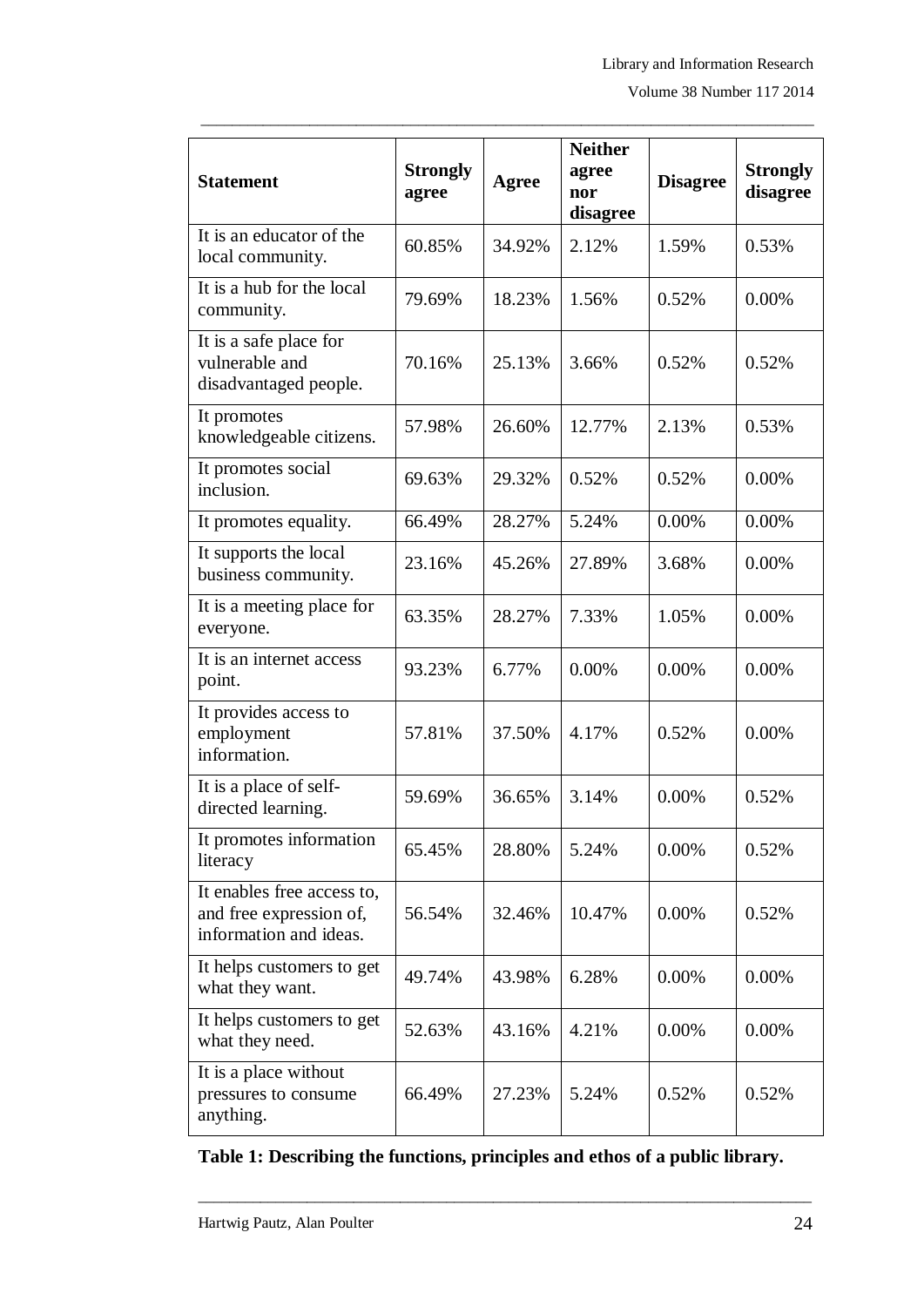

# **Figure 2: Describing the functions, principles and ethos of a public library.**

members of the public. I ensure when people come in here they"re all treated equally" (Interview UK 3, 2013).

#### **3.2 Supplementing public funding: income generation activities**

A central objective of the research was to scope what librarians actually do to generate additional income for maintaining and expanding library services. Respondents were asked to indicate whether they had applied any of the income generation methods presented to them as a list.

Figure 3 shows how many survey respondents have applied any of the over 20 income generation methods put to them. The most often used income generation method – selected by 90% of all respondents – is that of charging fees for printing and copying. The second most-used income generation methods were fines, followed by charges for audiovisual items and merchandise sales, reservation fees, room hire charges and events with admission fees. Only seven out of over twenty income generation items listed in the questionnaire were used by more than 50% of respondents. Table 2 ranks income generation methods according to frequency of use and additionally shows whether the methods have fulfilled expectations. The table shows that satisfaction rates are highest with government grants, sponsorships and charges for business advice.

While the survey data reveals which methods are the most frequently used and are most likely to meet expectations, the interview data allowed more in-depth insight into how librarians may think about income generation and whether some methods work better than others.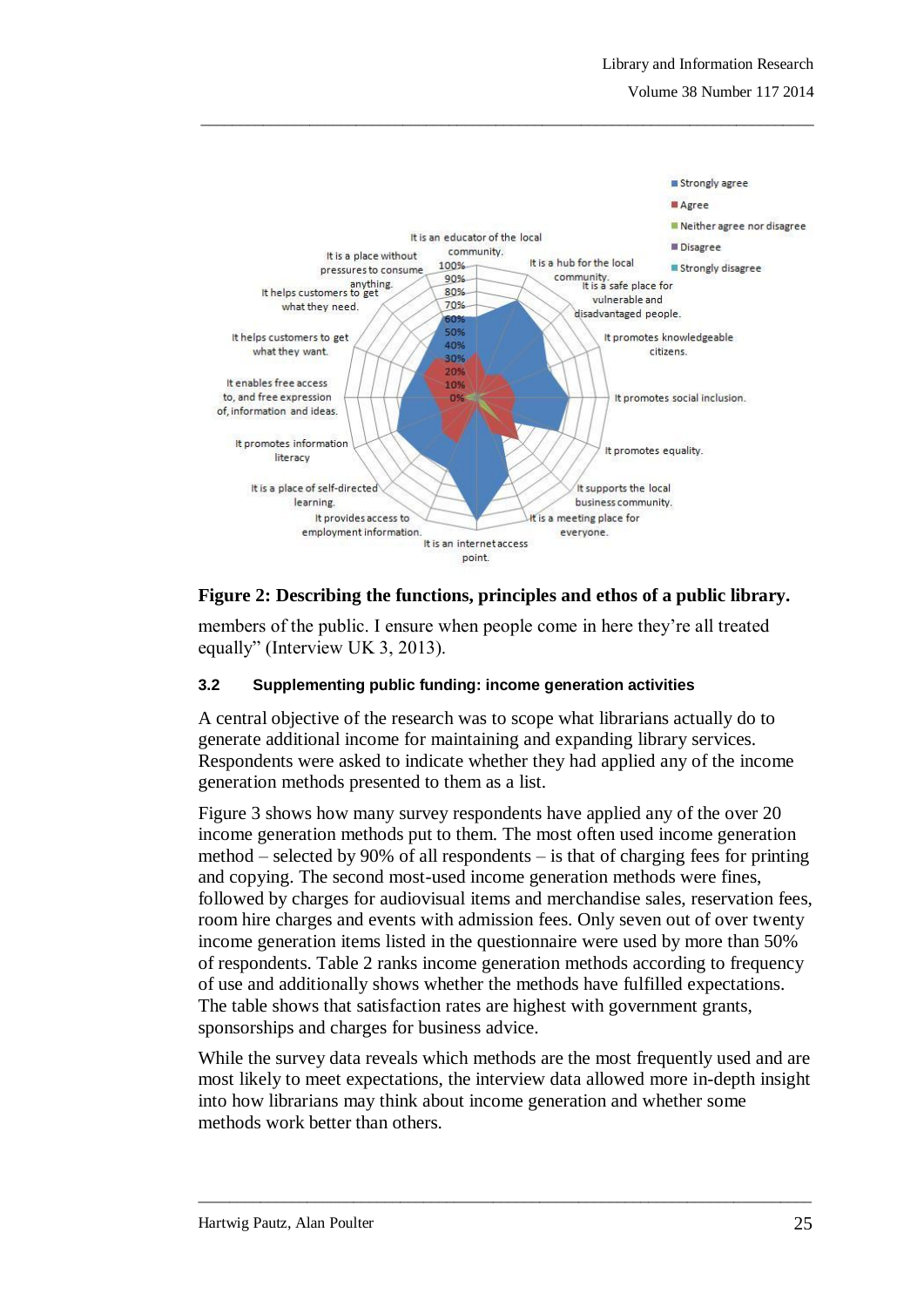Volume 38 Number 117 2014



### **Figure 3: Used income generation methods by number of respondents having employed method (numbers of respondents from total).**

One of the central themes that emerged from the interviews was "working in partnership" with organisations from the private, public or third sector in order to provide services. One librarian said that "we have become extremely good at, and that"s what will see us through this economically challenging times, partnership working […], not trying to do things on our own" (Interview UK 4, 2013). Another stated that "if there is a need in a particular area and others can provide that service, it's about getting into a mutually beneficial relationship" between library and external partners (Interview UK 2, 2013).

One example is cooperation between libraries, archives and private companies such as ancestry.co.uk. The private company digitises material of genealogical interest held by the former and makes it available online. Whenever an item is accessed, the holding library obtains a fee: "It looks to us as a win-win situation. We'll never have the resources to digitise that ourselves. It's also an opportunity to highlight our collections" (Interview UK 4, 2013) and "brings in people who would never come to an archive or library" (Interview UK 6, 2013).

The mentality of seeking partners and co-production of services seems to have been fostered by the cuts in public funding and growing expectations about the breadth of public library services: "Without partnerships there is no adequate library service" given the current funding climate (Interview UK 5, 2013). The consequences of such partnerships with external organisations deserve further detailed scrutiny. These partnerships are not always easy; for example, they can have effects on the public library's reputation for trustworthiness. Interviewees named, in particular, cooperation with local government  $-e.g.$  sharing premises with welfare or housing services  $-$  as potentially jeopardising citizens' faith in the independence of the information and advice they obtain from librarians: "The public often don"t see the library as part of the Council" so they trust the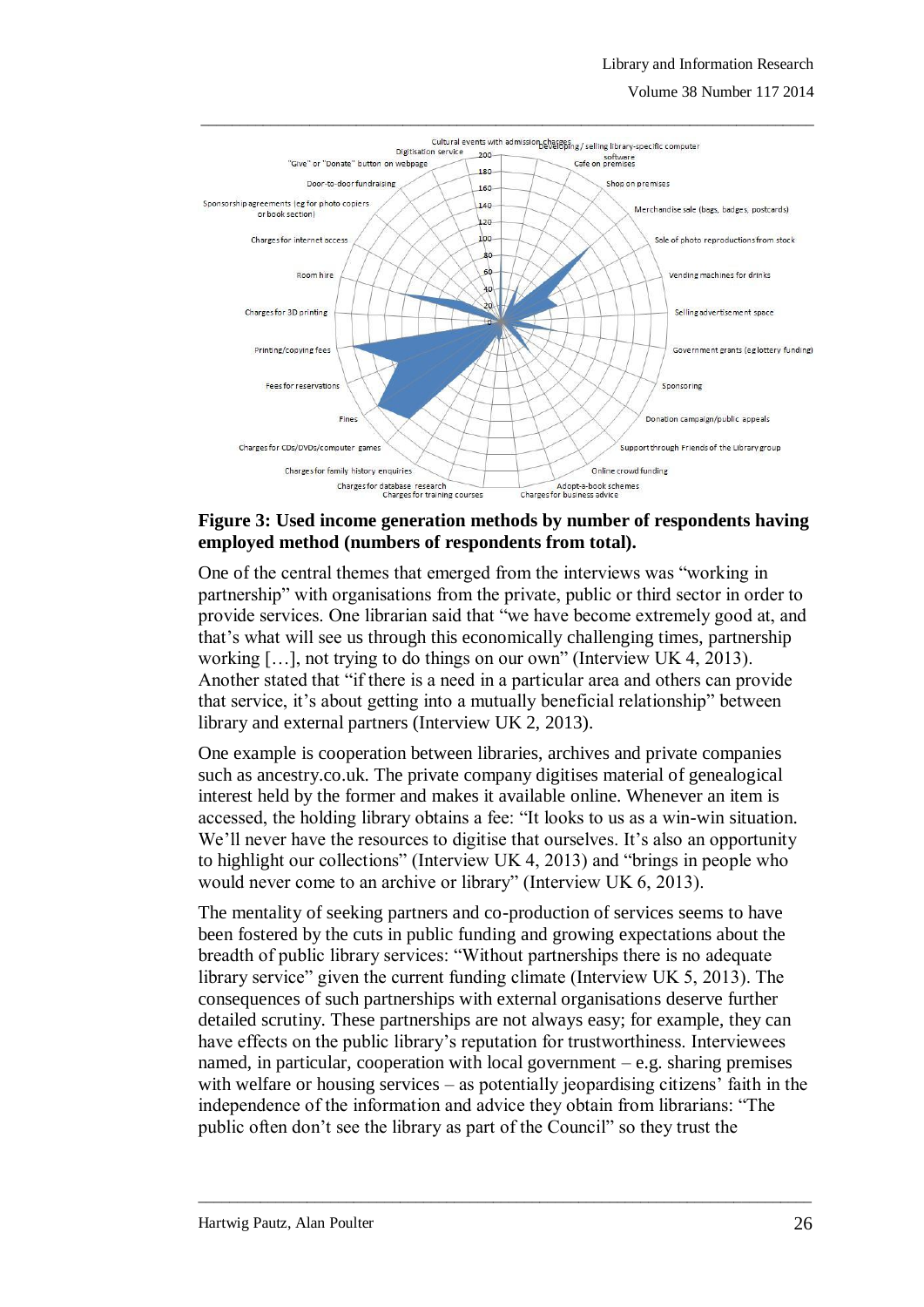| Income generation method                                                            | Yes, we have | Yes, the               |
|-------------------------------------------------------------------------------------|--------------|------------------------|
|                                                                                     | used this    | method has             |
|                                                                                     | method. (%   | fulfilled our          |
|                                                                                     | of total     | expectations           |
|                                                                                     | responses)   | $\frac{6}{6}$ of those |
|                                                                                     |              | who applied            |
|                                                                                     |              | method)                |
| Printing/copying fees                                                               | 90.60%       | 61.50%                 |
| Fines                                                                               | 89.60%       | 53.50%                 |
| Charges for CDs/DVDs/computer games                                                 | 82.20%       | 55.60%                 |
| Merchandise sale (bags, badges, postcards)                                          | 71.80%       | 34.80%                 |
| Fees for reservations                                                               | 65.60%       | 50.80%                 |
| Room hire                                                                           | 65.60%       | 52.30%                 |
| Cultural events with admission charges                                              | 54.70%       | 54.20%                 |
| Government grants (including lottery funding)                                       | 35.90%       | 84.00%                 |
| Vending machines for drinks                                                         | 35.40%       | 33.80%                 |
| Sale of photo reproductions from library stock                                      | 29.60%       | 45.60%                 |
| Charges for internet access                                                         | 27.60%       | 45.30%                 |
| Support through Friends of the Library group                                        | 25.50%       | 51.00%                 |
| Café on premises                                                                    | 25.50%       | 28.50%                 |
| Charges for family history enquiries                                                | 22.90%       | 31.80%                 |
| Charges for training courses                                                        | 14.00%       | 35.80%                 |
| Donation campaign/public appeals                                                    | 13.50%       | 26.90%                 |
| Shop on premises                                                                    | 12.50%       | 45.80%                 |
| Selling advertisement space (on library                                             | 10.40%       | 20.00%                 |
| webpage or elsewhere)                                                               |              |                        |
| Charges for database research                                                       | 8.30%        | 37.50%                 |
| Sponsoring                                                                          | 7.80%        | 93.30%                 |
| Digitisation service                                                                | 7.20%        | 50.00%                 |
| Sponsorship agreements for individual items<br>(e.g. photo copiers or book section) | 6.60%        | 63.20%                 |
| Charges for business advice                                                         | 6.20%        | 75.00%                 |
| Developing and selling library-specific                                             | 1.50%        | 100.00%                |
| computer software                                                                   |              |                        |
| Charges for 3D printing                                                             | 1.50%        | 100.00%                |

#### **Table 2: Income generation methods and satisfaction.**

independence and unbiased quality of advice and information obtained there (UK Interview 7, 2013). This, according to another librarian, changes when a library physically "joins" up with (local) government services in which citizens may have less trust, having experienced them as part of the coercive state apparatus. Colocation can also have the somewhat less severe impact of diluting the library's identity. One interviewee reported about a partner organisation trying to take over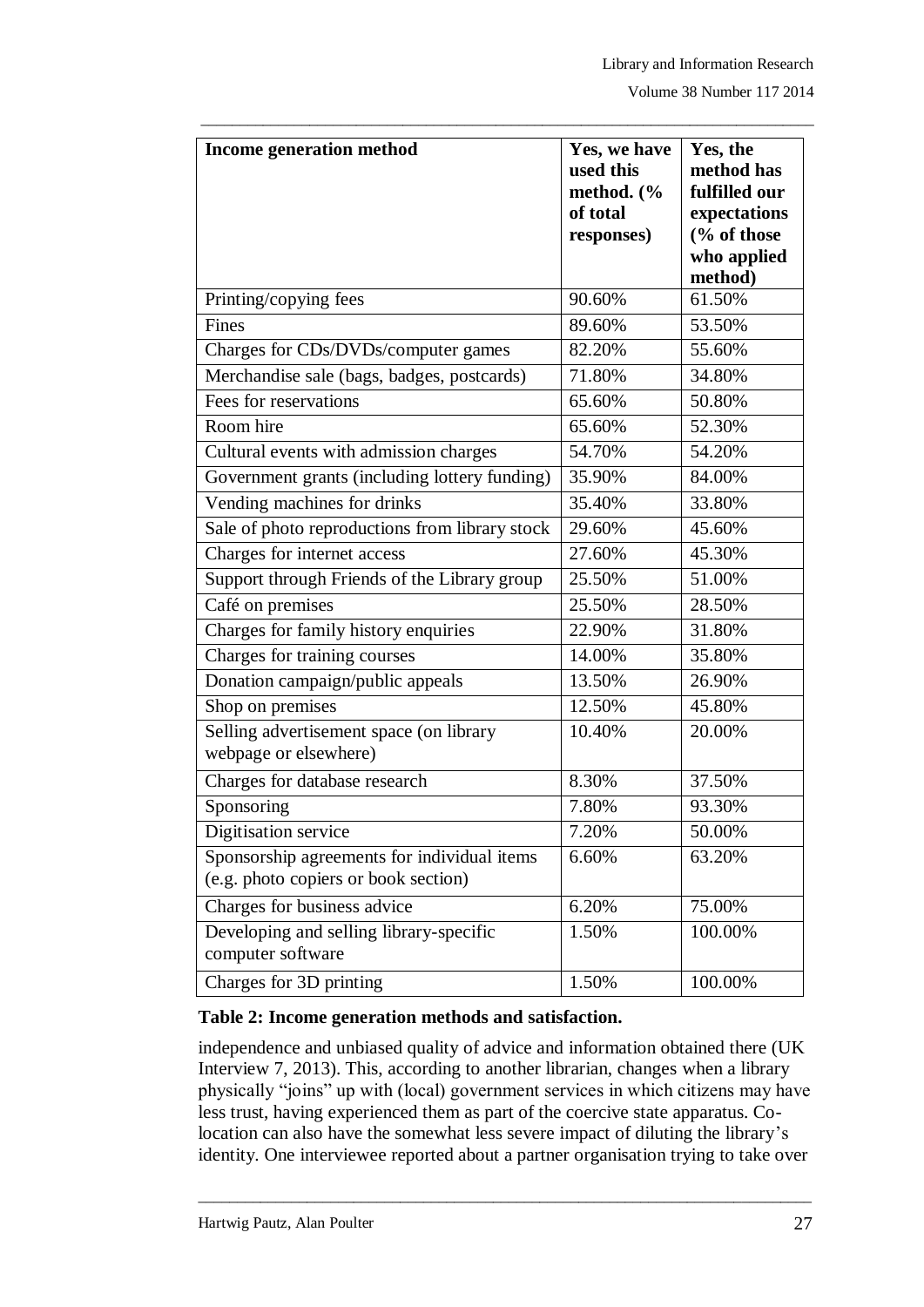"too much" of physical library space: "They felt they could almost dictate where they wanted to be. They would have overwhelmed us" (Interview UK 2, 2013).

\_\_\_\_\_\_\_\_\_\_\_\_\_\_\_\_\_\_\_\_\_\_\_\_\_\_\_\_\_\_\_\_\_\_\_\_\_\_\_\_\_\_\_\_\_\_\_\_\_\_\_\_\_\_\_\_\_\_\_\_\_\_\_\_\_\_\_\_\_\_\_\_\_\_\_\_\_\_\_

While sponsorship agreements were only used by a surprisingly low 7% of the survey respondents – with a high satisfaction rate of 90% – interviewees commended such agreements: "Sponsors help to make your events, your organisation, stronger than you could have done it on your own" (Interview UK 8, 2013). Librarians should consider their institutions as attractive partners for sponsors: "Big buildings, lots of people, captive audience and full of people that sponsors would never get otherwise" (Interview UK 9, 2013). However, finding sponsors is easier for libraries operating in affluent areas, with a healthy local economy and where competition from museums or galleries is not too strong, as these more prestigious organisations tend to be more successful than public libraries when it comes to attracting sponsors (and also donors).

While sponsorship deals are meant to create benefits of equal value to the sponsoring organisation, donation campaigns appeal to the "philanthropic gene" of citizens. According to the survey data, about 13% of all respondents had used donation campaigns in the past to raise revenue for their library. Only a few interviewees reported that they followed a proper strategy when asking individuals or companies for donations; others described their approach as ad hoc. The legal status of the library services makes a large difference in this respect. Where public libraries have become charitable community interest companies, library managers are more active: "As a charity we're starting to think about how we get people to understand that they can give money to us. But it will be quite low-level, quite subtle, rather than 'give us money', because the Council is already giving us money" (Interview UK 1, 2013). However, accepting individual donations can be complicated as donors may want to wield what librarians consider undue influence over how their money is used. They:

*want to give you money for "a thing" they can put their name on, and that's fine. But sometimes what we want is not the same. […]. But you don't turn away money. As long as it doesn't drive us to doing things that we don't want to do.*

(Interview UK 1, 2013)

For larger project-oriented fundraising drives interviewees considered an approach primarily aiming at "big money" from the "great and the good" more promising than seeking many smaller donations. Only when:

*you've got the big donations together, you address the public and they may give money. Whereas if you're starting with the small donations, it's gonna be quite difficult to really generate enough interest about the project.*

(Interview UK 4, 2013)

Such a view on how to fundraise for donations seems to be reflected in the relative lack of interest in using Friends of the Library groups as an income generation mechanism in the UK. Only a quarter of respondents said that they were using such a group to generate financial support for the library. In addition to experiences of such groups as not sufficiently effective for raising the required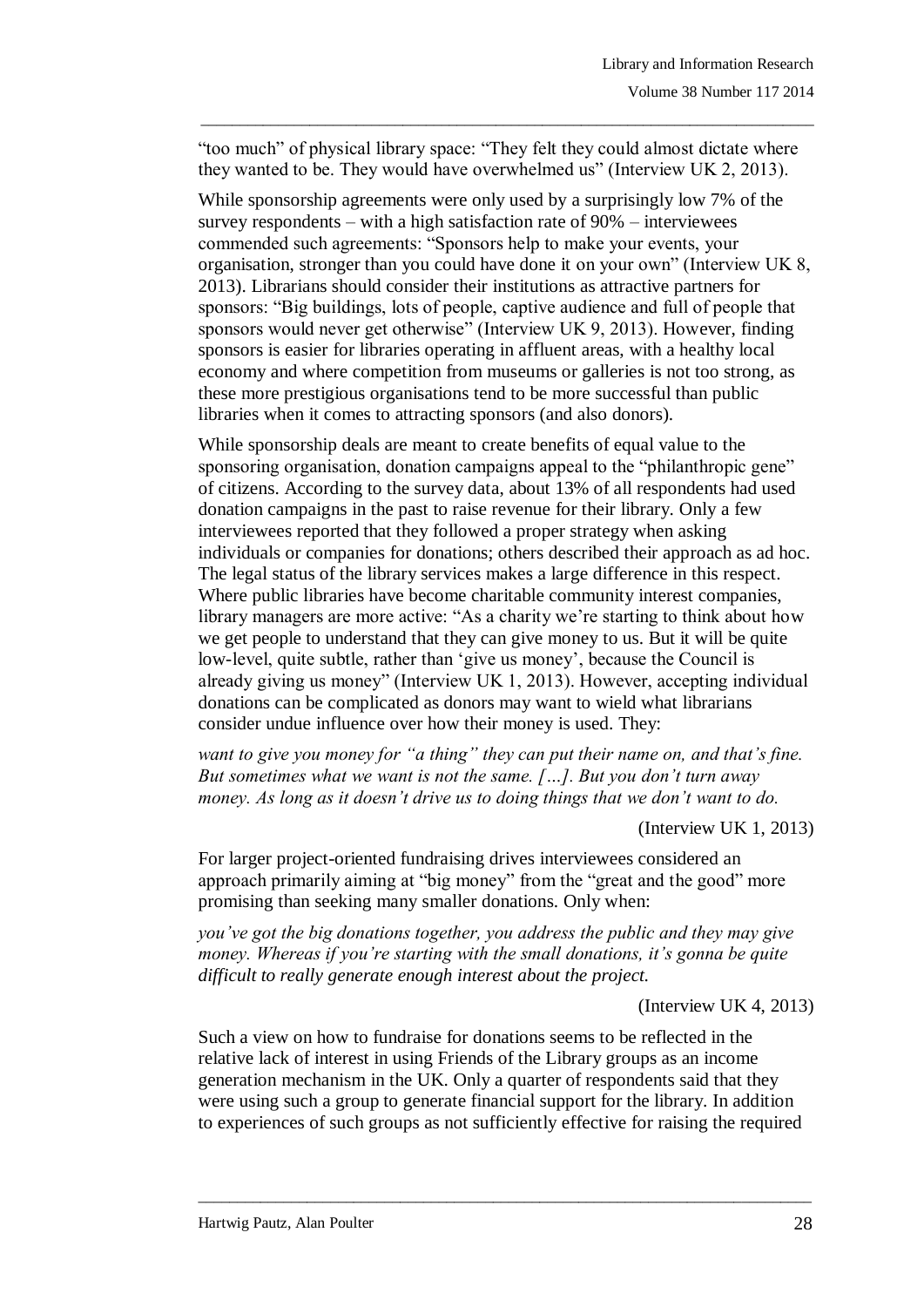sums of money, some interviewees indicated that they considered Friends of the Library difficult to organise and manage. One interviewee provided an example:

*What happened is that the group became controlled by one or two people and they ended up going off into all sorts of directions that we didn't want them to go in.* 

\_\_\_\_\_\_\_\_\_\_\_\_\_\_\_\_\_\_\_\_\_\_\_\_\_\_\_\_\_\_\_\_\_\_\_\_\_\_\_\_\_\_\_\_\_\_\_\_\_\_\_\_\_\_\_\_\_\_\_\_\_\_\_\_\_\_\_\_\_\_\_\_\_\_\_\_\_\_\_

(Interview UK 1, 2013)

A further income generating method used by about 30% of survey respondents is digitising library-owned material and selling the digital copies. As Table 3 shows, over 50% of those applying this method indicated that their expectations were fulfilled. One major obstacle to the exploitation of photo stock and digital technology was the unavailability or cost of an adequate payment mechanism; here, partnerships with commercial providers were considered the best solution as local government was not trusted to successfully develop a payment mechanism for such purposes.

Another income generation method discussed here is that of grants from governments or foundations. While grants are an important income to enable libraries to pursue larger projects, they require considerable resources. First, libraries rarely have a dedicated grant-writing team and, second, once a grant application is successful they often have to re-direct staff to the new project:

*you have to pull people out of delivering the basic service to do something extra. That drives the funding and staffing away from the basic core services.*

(Interview UK 1, 2013)

Some respondents also reported that there is a risk that "[you] chase funding for things you don"t want to do" because of the pressure to acquire external grants (Interview UK 1, 2013).

Publishing – the last means of making income for the library to be discussed here – has become more and more difficult:

*We used to sell local history publications, made by ourselves. When we started doing it there was a purpose, because nobody else was selling that kind of material. But now there are lots of small publishers doing that. Although we still sell them, we don't publish them anymore. It's not worth the amount of staff time.* 

(Interview UK 1, 2013)

The survey also generated data about income targets that fundraising activities are geared towards. Almost two thirds of all respondents report income generation targets (Figure 4).

Some interviewees and respondents indicated that "targets for income generation are wholly unrealistic and provide no real incentive […]; they convey only a sense of failure" (Respondent UK 2, 2013). The continuously rising expectations with regard to income targets was described as "ridiculous" because:

*if we beat an income target it is increased for the following year. This leads to the situation that one-off very popular events handicap the service by increasing the income target artificially.*

 $\_$  ,  $\_$  ,  $\_$  ,  $\_$  ,  $\_$  ,  $\_$  ,  $\_$  ,  $\_$  ,  $\_$  ,  $\_$  ,  $\_$  ,  $\_$  ,  $\_$  ,  $\_$  ,  $\_$  ,  $\_$  ,  $\_$  ,  $\_$  ,  $\_$  ,  $\_$  ,  $\_$  ,  $\_$  ,  $\_$  ,  $\_$  ,  $\_$  ,  $\_$  ,  $\_$  ,  $\_$  ,  $\_$  ,  $\_$  ,  $\_$  ,  $\_$  ,  $\_$  ,  $\_$  ,  $\_$  ,  $\_$  ,  $\_$  ,

(Respondent UK 3, 2013)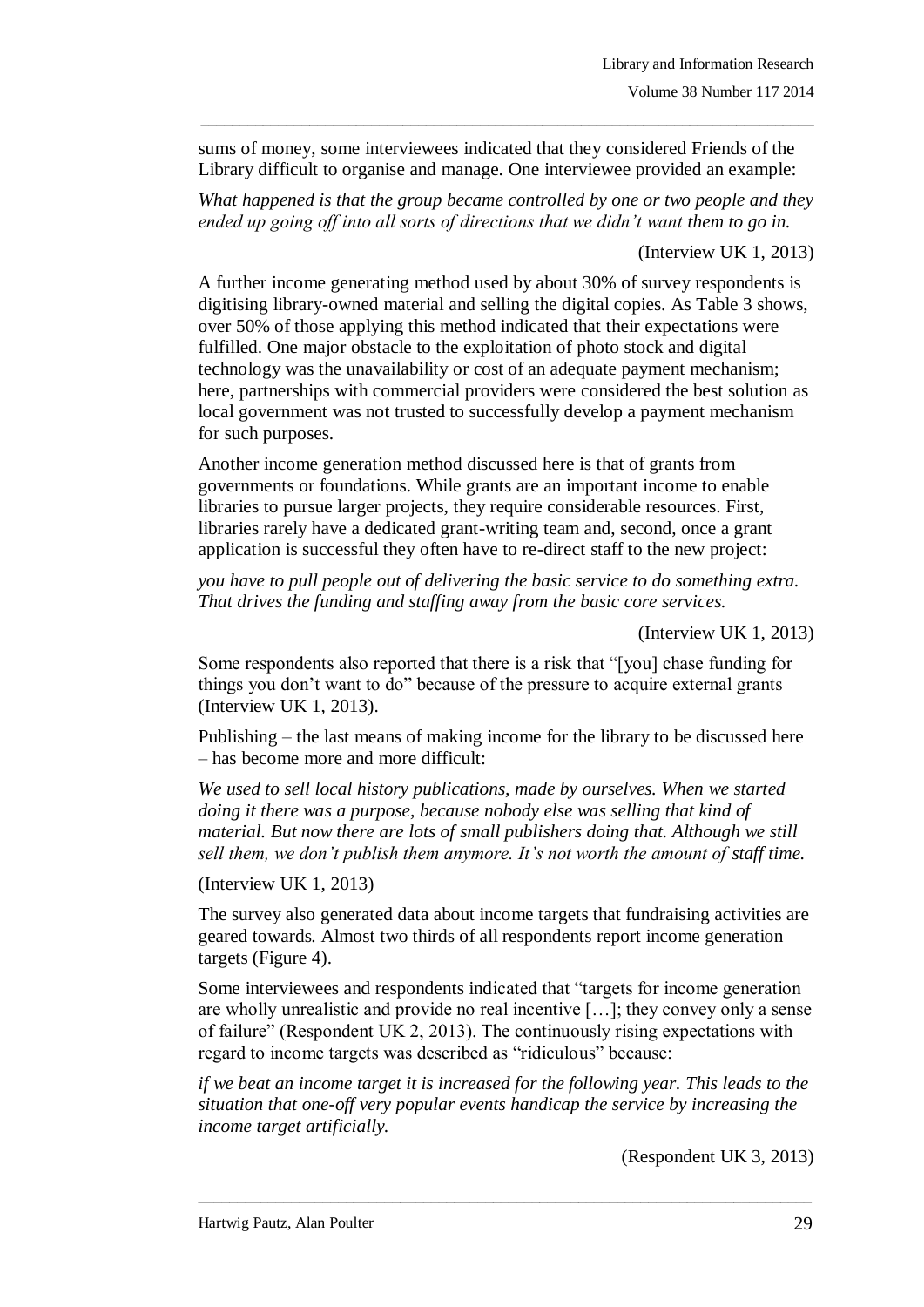

**Figure 4: Do you have targets in your library for income generation?**

Targets were also described as leading to fee-based services provision for which little or no thinking went into making the "business case":

*I don't recall anybody writing a business case. I think it was the case of "we've got an income generation target to make, what do we think we can do to make some income, let's try this"* 

(Interview UK 7, 2013)

This situation is made even more complicated if income generated by the library is not ring-fenced for the library. A library manager said:

*In the past, what's stopped us looking at income generation is that money that is generated tended to fall into the Council central pot. If I was generating vast sums of money I would want that money ring-fenced so that it can be ploughed back into the service.*

(Interview UK 3, 2013)

This is different when libraries are no longer under direct local government control and may have a trading arm to generate profits that can be donated to the library.

### 3.3 **Ethos and income generation**

This section analyses data regarding the compatibility of income generation methods with what respondents held as the public library ethos. Respondents were asked to indicate whether any of the methods listed in the survey had in the past conflicted with the functions, principles and ethos of the public library.

Figure 5 shows that some methods were deemed problematic by survey respondents. Concerns related, in particular, to charges for internet access, reservations and training courses. Interviewees were clearly aware of the potential effects of charges and fines on the least economically privileged among their users: "I do not think that there should be charges for book loans or the internet as this would interfere with the learning-for-all ethos and increase barriers to the most vulnerable" (Respondent UK 5, 2013). Limiting free internet access to half an hour per day was described by one library manager as unjust: "At what point would you say your half hour is the same as my half hour? If I"m really slow on a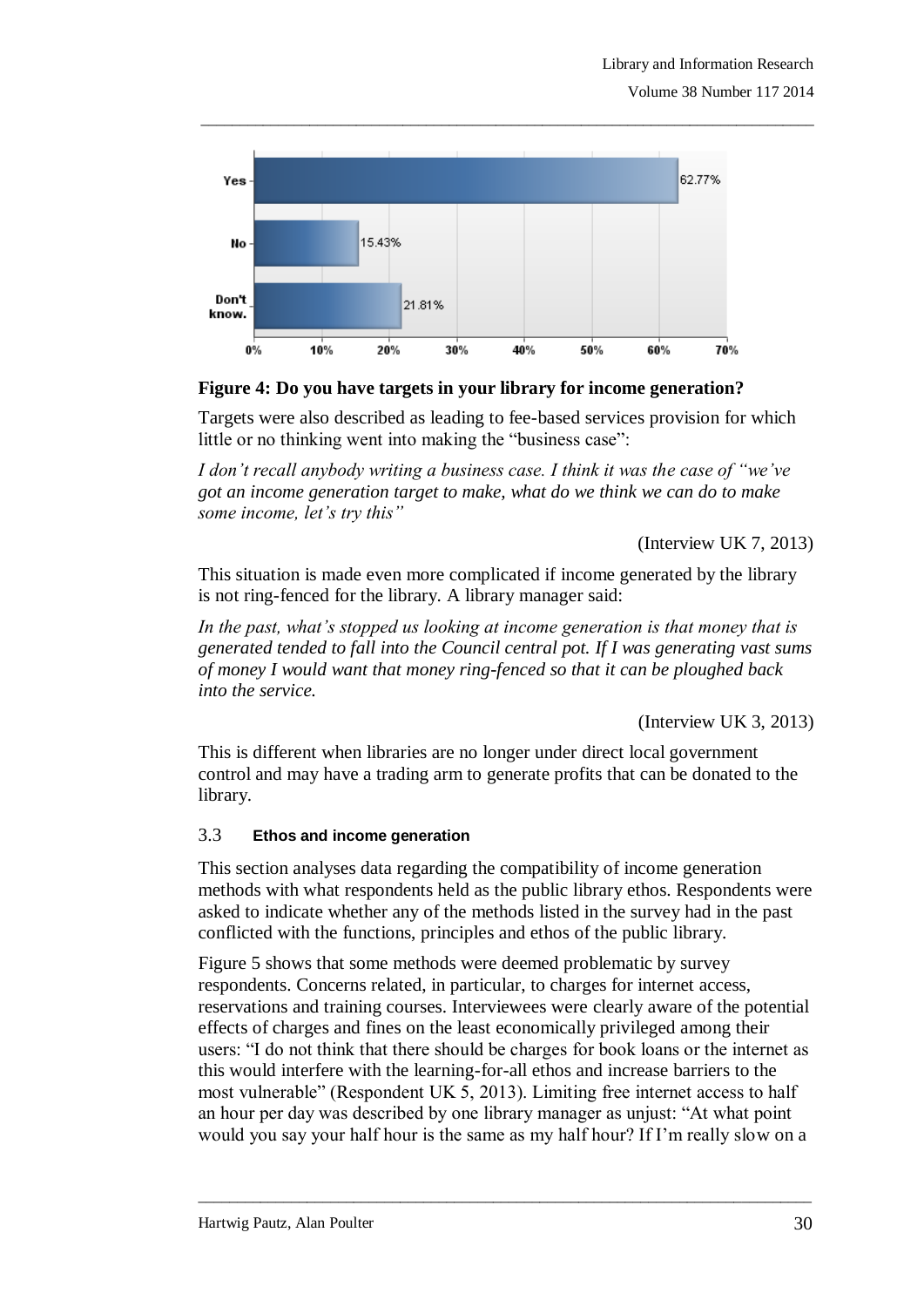PC, and you can touch-type, then you"re going to get more out of your half hour than me" (Interview UK 2, 2013).

\_\_\_\_\_\_\_\_\_\_\_\_\_\_\_\_\_\_\_\_\_\_\_\_\_\_\_\_\_\_\_\_\_\_\_\_\_\_\_\_\_\_\_\_\_\_\_\_\_\_\_\_\_\_\_\_\_\_\_\_\_\_\_\_\_\_\_\_\_\_\_\_\_\_\_\_\_\_\_

Respondents also indicated that events with admission charges, door-to-door fundraising and advertisement conflict with their ethos as public librarians. The survey and interview data may also indicate which services librarians see as "core" and which as mere "add-ons" since few ethical dilemmas were reported pertaining to charges for services such as 3D printing, digitisation or computer games and CD/DVD rental:

*People look for more services in the libraries that would not have been seen previously as "natural", shall we say. An early thing would have been photocopiers. Why should there be photocopiers in libraries? […] An additional service, not at all core to the library but useful to people.* 

(Interview UK 8, 2013)

Interviewees stated that "free information provision" was at the core of the public library service (Interview UK 4, 2013) but were not clear about what actually constituted "information". Some distinguished between written material and audio-visual material and considered the latter as "entertainment" for which charges were legitimate:

*I don't see that as the role of the public library, to provide blockbuster films for free. […] I see that more as entertainment. I have no qualms about charging for that because I don't feel that someone will be unable to function if they don't see the latest blockbuster.*

(Interview UK 4, 2013)

Some interviewees and survey respondents emphasised positive aspects of feebased services. Fees, they said, can help to reduce demand for over-stretched services, in particular computer and internet services, to "responsible use": "Free access to literature and the internet can only be expected if used responsibly. I do not think it is inappropriate to charge fees where a lack of responsibility has taken place" in the form of using the internet for "nonsense" (Respondent UK 6, 2013). Furthermore, interviewees have seen that "if you make a small charge, for instance for an ICT course, attendance improves as some value has been attached to it" from the side of the "library customer" (Respondent UK 7, 2013).

However, there is a risk with fee-based services. They may be:

*a service but they become like a cash cow as opposed to a fully integrated and thought-through offer […]. It may have started as a service, but it became an income […]. There is no strategy around that very often, it's just a matter of "this might make money for us and can offset a budget saving somewhere else".*

(Interview UK 8, 2013)

Sponsorships are among the less contested income generation methods, according to the survey with over 60% of respondents stating that they had never experienced any ethical conflict. It requires trust in the sponsoring organisation"s compatibility with the public library ethos: "There"s awareness that sponsorship with the wrong people is worse than no sponsorship" (Interview UK 1, 2013).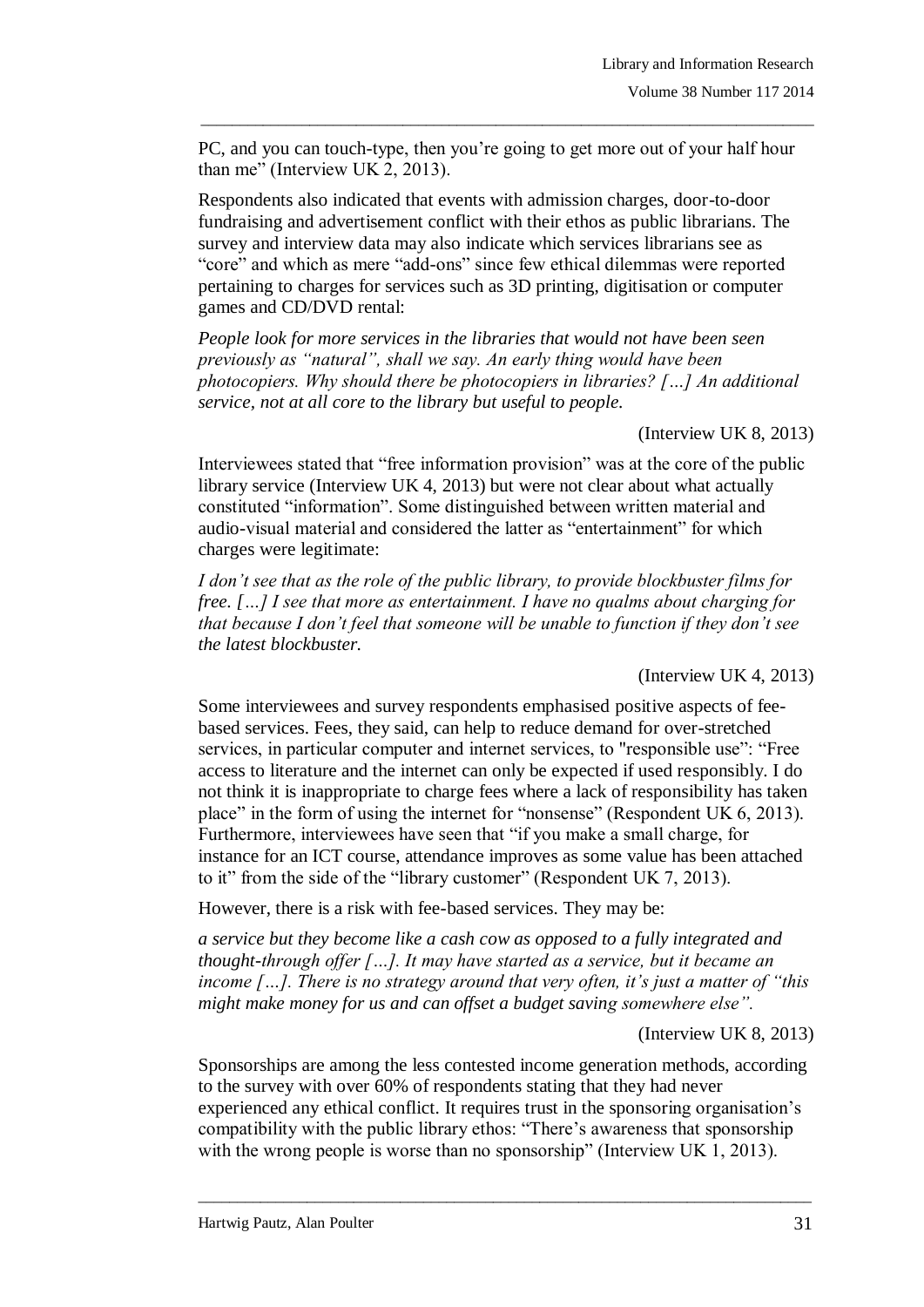Therefore, librarians are careful not to take "sponsorship from an organisation that didn"t meet our criteria for trust" (Interview UK 5, 2013).

\_\_\_\_\_\_\_\_\_\_\_\_\_\_\_\_\_\_\_\_\_\_\_\_\_\_\_\_\_\_\_\_\_\_\_\_\_\_\_\_\_\_\_\_\_\_\_\_\_\_\_\_\_\_\_\_\_\_\_\_\_\_\_\_\_\_\_\_\_\_\_\_\_\_\_\_\_\_\_

Relatively minor income generation tools such as vending machines for soft drinks were discussed critically. One interviewee perceived hypocrisy in their institution's policies: "They've got Coke vending machines in here. We're talking about public health [in the library] and then we do that" (Interview UK 6, 2013). Three comments from survey and interviews conclude this section. One respondent takes a negative view on income generation which they see as:

*neither an easy nor a successful strategy in public libraries. It creates a great tension between the service ethic, especially with regards to the disadvantaged sectors of society, and a more business-like ethic and, as a result, under-achieves all targets set.* 

(Respondent UK 8, 2013)

While others agreed that a particular "business ethos" was influencing their library's services, not all thought of that in a negative way: "Business thinking is not in conflict with the public library ethos. Public libraries are businesses, because they have to be" (Interview UK 8, 2013). Another stated that

*income generation is becoming more necessary in this financial climate. However, finding effective income generation is becoming increasingly more difficult. Especially, if you do not want to compromise the ethos of what a Library Service should be.* 

(Respondent UK 9, 2013)

### **4 Income generation: recommendations**

The fourth objective of this article pertains to which recommendations can be made to public librarians about income generation using the primary data from surveys and interviews. It should be remembered that the data on which these recommendations are based is not generalisable and that the recommendations are based on the necessarily subjective deliberations, based on the data, of the authors.

- If library services are delivered through partnerships, then partners must be appropriate and not raise ethical issues for the collaborating library.
- Libraries should use their unique selling points centrally located and heavily frequented buildings; trusted providers of information – more confidently in order to attract sponsorships of the appropriate kind. The librarian, when communicating with donors and sponsors, needs to feel assured about the accomplishments of the library and its societal relevance.
- Libraries should focus on the local business community for sponsorships and donation campaigns. The third sector seems more likely to be supportive. When sponsors are addressed, the librarian should be clear about what the library can offer in return.
- The philanthropic gene of library users could be tapped into more strategically by donation campaigns for specific projects and contributions via Friends of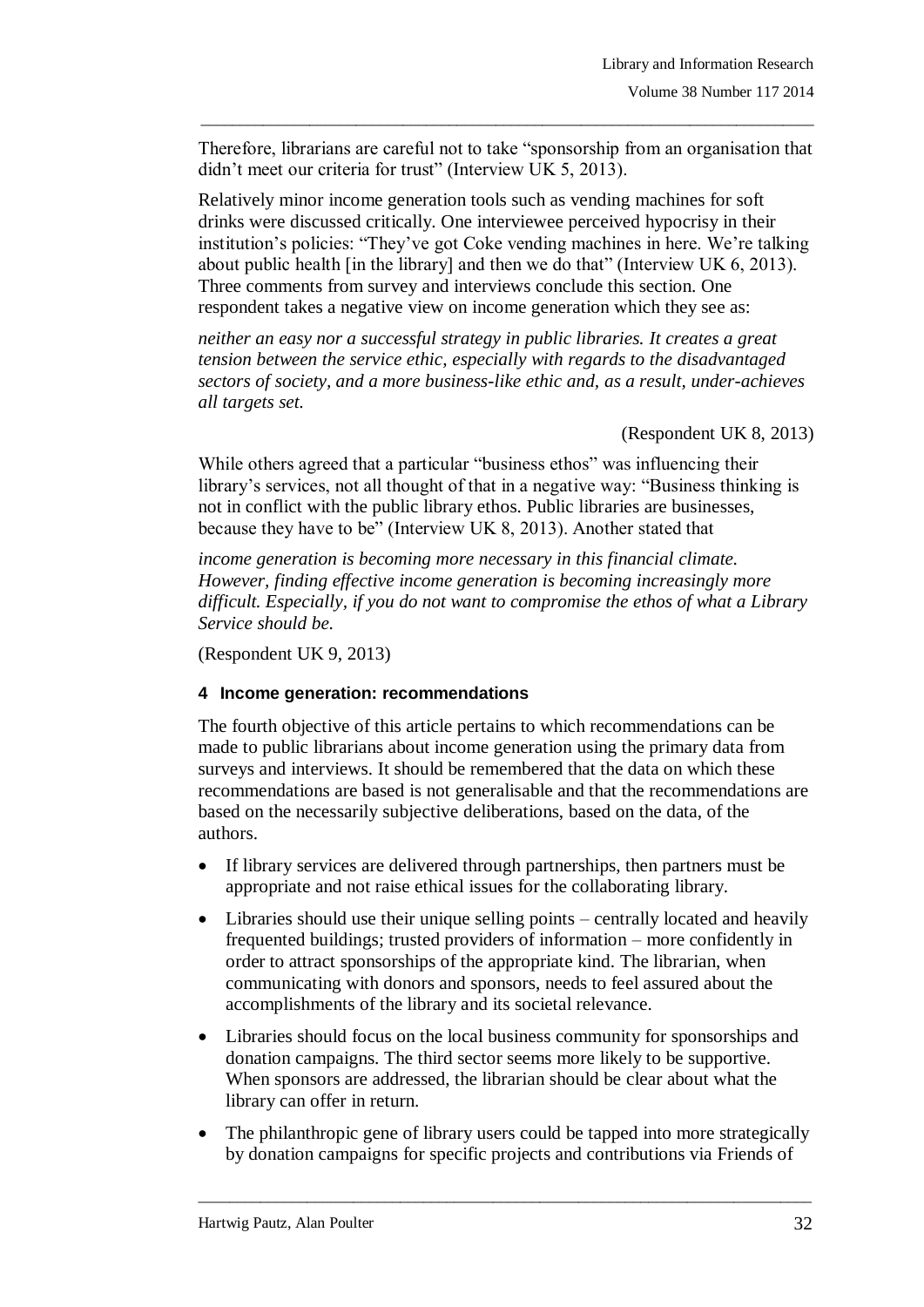the Library groups. It is important that those asked for donations trust the library's abilities to make good use of its budget, that they understand what their donations will be used for and that their contribution allows the library to become even better than it already is. Donors are unlikely to give to an organisation they perceive as mal-functioning.

\_\_\_\_\_\_\_\_\_\_\_\_\_\_\_\_\_\_\_\_\_\_\_\_\_\_\_\_\_\_\_\_\_\_\_\_\_\_\_\_\_\_\_\_\_\_\_\_\_\_\_\_\_\_\_\_\_\_\_\_\_\_\_\_\_\_\_\_\_\_\_\_\_\_\_\_\_\_\_

- Donation campaigns and Friends of the Library groups are never a quick cure to acute financial woes and librarians should see fundraising as a strategic and long-term approach. Fundraising is part of an institution's marketing strategy in that it is not only meant to generate resources but also establishes longlasting ties to friends and sponsors ("friend raising", e.g. Goldberg, 1994; Corson-Finnerty and Blanchard, 1998).
- Friends of the Library groups are difficult to organise and time-intensive and they take time to mature. However, the survey data suggests that they can work. If a public library decides to develop a Friends of the Library group it needs to decide whether the Friends of the Library group"s central aim is to provide predominantly large-scale financial support or predominantly support through volunteering and smaller donations.
- Ethical codes pertaining to fees and charges, formulated by professional bodies or more locally, seem to have little impact on the income generation strategy at public libraries. Decisions are made by senior management mostly based on the necessity to generate more income but not on a thoroughly made business case which gives thought to the public library ethos. This does not mean that respondents and interviewees were not concerned about barriers to access through fees and charges but that professional codes were not seen as delimiting the range of actions available. Therefore librarians should develop a clear ethos and self-understanding, even if only for their local public library service.

# **5 Conclusion**

The research has addressed income generating methods, public library ethos and its compatibility with income generation methods and thereby addressed a gap in the current professional literature. The current "age of austerity" has made discussion of income generation and public library ethos particularly urgent. The data and recommendations hopefully support librarians in their efforts to generate additional income for developing public library services with clear consideration of the implications for public library ethos and the general nature of the institution as a public service provider.

This article provided some evidence that public librarians' ethos and their understanding of the roles of the public library are widely shared but that highlevel ethos and principles are not always translated systematically into the day-today work of the organisation. When librarians scrutinise the list of income generation methods distilled from this research and provided as an Appendix in the Supplementary File, they need to ensure that their application not simply benefits their public library on a financial level but also that they do not undermine this widely shared public library ethos.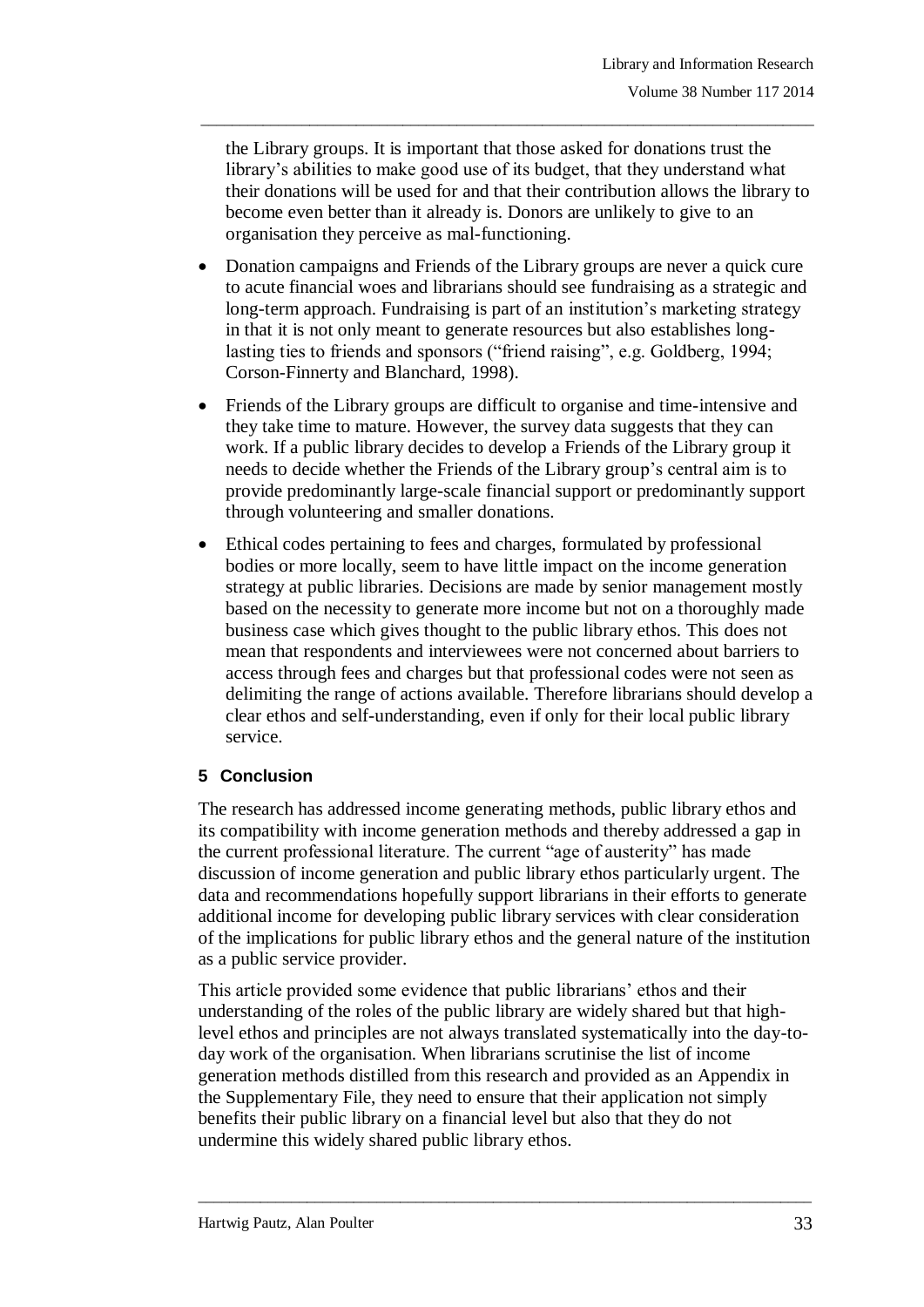The research presented here raises further questions. How do (non-)library users think about services and the free vs. fee debate? Which services – and for whom – should be free of charge in their opinion? Which income generation mechanisms are acceptable? Furthermore, a thorough analysis of those income generation mechanisms described here as most promising and with least repercussions for the library ethos could support librarians in their effort to maximise income generation.

\_\_\_\_\_\_\_\_\_\_\_\_\_\_\_\_\_\_\_\_\_\_\_\_\_\_\_\_\_\_\_\_\_\_\_\_\_\_\_\_\_\_\_\_\_\_\_\_\_\_\_\_\_\_\_\_\_\_\_\_\_\_\_\_\_\_\_\_\_\_\_\_\_\_\_\_\_\_\_

### **References**

Budd, J.M. (2008) *Self-Examination: The Present and Future of Librarianship*. Westport, Connecticut: Libraries Unlimited.

Corson-Finnerty, A. and Blanchard, L. (1998) *Fundraising and Friend-Raising on the Web.* Chicago: American Library Association.

Data.Gov.UK. (2012) *UK Public Library Contacts*. URL: <http://data.gov.uk/daaset/uk-public-library-contacts-14032012> [accessed 3.7.13].

de la Peña McCook, K. and Phenix, K. J. (2011) The Future of Public Libraries in the Twenty-first Century: Human Rights and Human Capabilities. *In*: de la Peña McCook, K. (eds) *Introduction to Public Librarianship*, 2nd ed. New York: Neal Schuman. 339-360.

Davies, S. (2013) *The Public Library Service Under Attack. How Cuts are Putting Individuals and Communities at Risk and Damaging Local Businesses and Economies*. [UNISON Local Government report June 2013]. URL: [https://www.unison.org.uk/upload/sharepoint/On%20line%20Catalogue/21589.pd](https://www.unison.org.uk/upload/sharepoint/On%20line%20Catalogue/21589.pdf)  $\underline{f}$  $\underline{f}$  $\underline{f}$  [accessed 4.6.13].

Dudley, M. (ed.) (2013) *Public Libraries and Resilient Cities*. Chicago: American Library Association.

Ellis, M. (2013) Jobless Forced to Pay for Library Internet Access Just as More Services Move Online. *The Mirror*, [18 June 2013]. URL: [http://www.mirror.co.uk/news/uk-news/jobless-forced-pay-library-internet-](http://www.mirror.co.uk/news/uk-news/jobless-forced-pay-library-internet-1959330)[1959330](http://www.mirror.co.uk/news/uk-news/jobless-forced-pay-library-internet-1959330) [accessed 19.6.13].

Fiels, K. M. (2011) A Library "State of the State": Trends, Issues, and Myths. *In*: Woodsworth, A. (ed.) *Librarianship in Times of Crisis*. London: Emerald Group Publishing Limited. 3-17.

Frankfort-Nachmias, C. and Nachmias. D. (2007) *Study Guide for Research Methods in the Social Sciences*. London: Worth Publishers.

Goldberg S. (1994) Fund Raising, Friend Raising: The San Antonio Public Library Foundation, *The Bottom Line: Managing Library Finances*, **7**(1), 37-39.

Hernon, P. and Matthews, J. R. (2012) *Reflecting on the Future of Academic and Public Libraries*. London: Facet.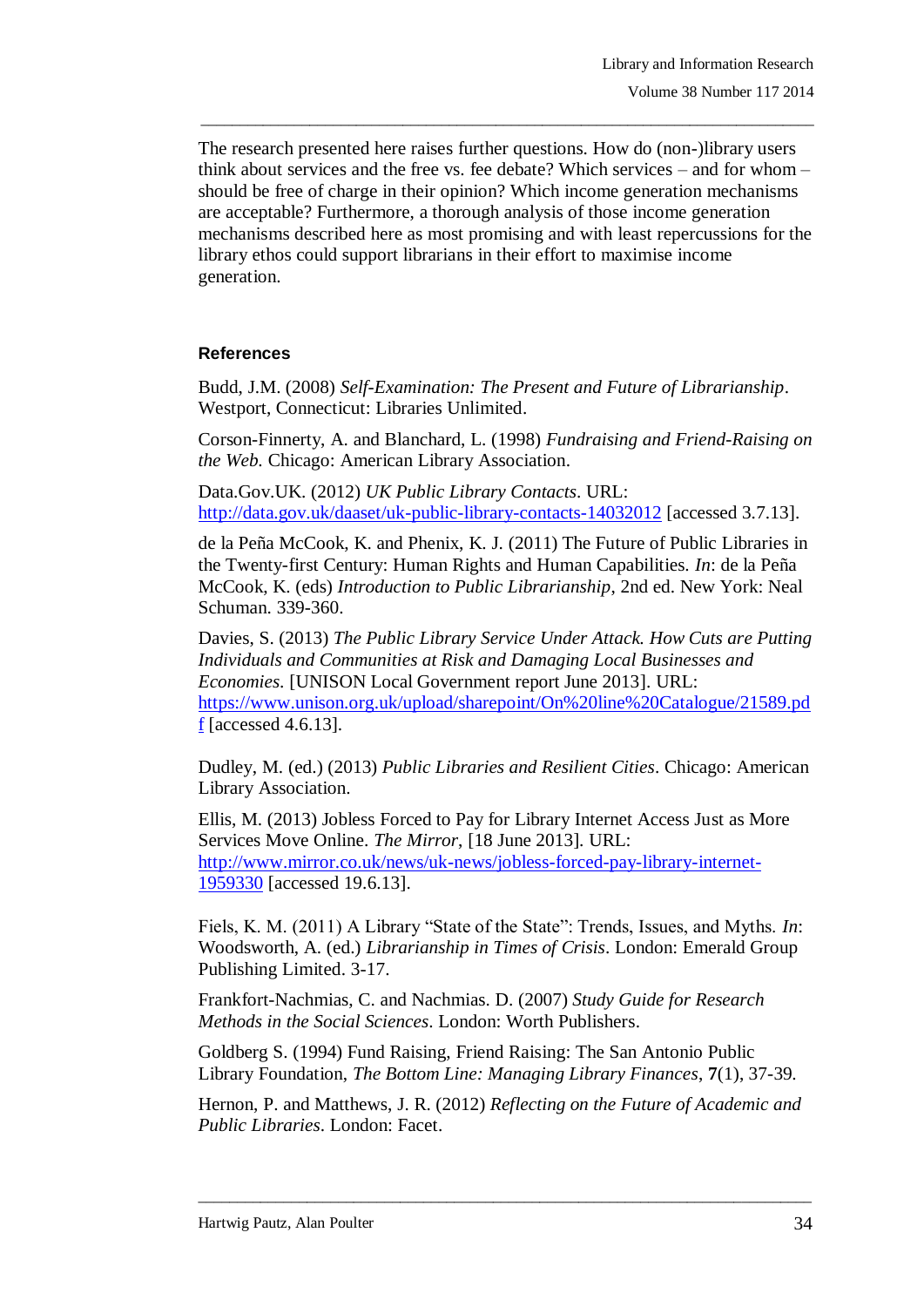Interview UK 1. (2013) *Interview with researcher*, July 2013. [Interviewee is director at a rural library].

\_\_\_\_\_\_\_\_\_\_\_\_\_\_\_\_\_\_\_\_\_\_\_\_\_\_\_\_\_\_\_\_\_\_\_\_\_\_\_\_\_\_\_\_\_\_\_\_\_\_\_\_\_\_\_\_\_\_\_\_\_\_\_\_\_\_\_\_\_\_\_\_\_\_\_\_\_\_\_

Interview UK 2. (2013) *Interview with researcher*, July 2013. [Interviewee is senior librarian at a rural library].

Interview UK 3. (2013) *Interview with researcher*, July 2013. [Interview is director at a rural library].

Interview UK 4. (2013) *Interview with researcher*, July 2013. [Interviewee is director of a large urban library].

Interview UK 5. (2013) *Interview with researcher*, July 2013. [Interviewee is director of a large urban library].

Interview UK 6. (2013) *Interview with researcher*, July 2013. [Interviewee is senior librarian at urban library].

Interview UK 7. (2013) *Interview with researcher*, July 2013. [Interviewee is director of library in a mostly rural area].

Interview UK 8. (2013) *Interview with researcher*, July 2013. [Interviewee is manager at large urban library].

Interview UK 9. (2013) *Interview with researcher*, July 2013. [Interviewee is fundraiser at a large urban library].

Kajberg, L. (2012) *Re-examining the Values of the Public Library in Times of Uncertainty and Hardship: a Discussion of Theoretical Ideas Inspired by Axel Honneth's Observations on Social Freedom*. [Revised edition of a paper presented at the Anniversary Event of the Swedish School of Library and Information Science in Borås, December 2012]. URL:

[http://www.b2i.de/fileadmin/dokumente/BFP\\_Preprints\\_2013/Preprint-Artikel-](http://www.b2i.de/fileadmin/dokumente/BFP_Preprints_2013/Preprint-Artikel-2013-AR-2888-Kajberg.pdf)[2013-AR-2888-Kajberg.pdf](http://www.b2i.de/fileadmin/dokumente/BFP_Preprints_2013/Preprint-Artikel-2013-AR-2888-Kajberg.pdf) [accessed 6.7.13].

Pautz, H. (2013). *Income Generation in Public Libraries and its Influence on Public Library Ethos*, [MSc thesis, Department of Computer and Information Sciences, University of Strathclyde]. URL:

<http://www.strath.ac.uk/cis/research/mastersthesis/?abstract=2658> [accessed 18.5.14].

Pautz, H. (in press) Income Generation in Public Libraries: Potentials and Pitfalls. *Library Review*.

Respondent UK 2. (2013) *Statement from anonymous electronic survey*. July 2013. [Respondent is manager at urban library in England].

Respondent UK 3. (2013) *Statement from anonymous electronic survey*. July 2013. [Respondent is manager at rural library in England].

Respondent UK 5. (2013) *Statement from anonymous electronic survey*. July 2013. [Respondent is senior librarian at urban library in England].

Respondent UK 6. (2013) *Statement from anonymous electronic survey*. July 2013. [Respondent is manager at urban library in England].